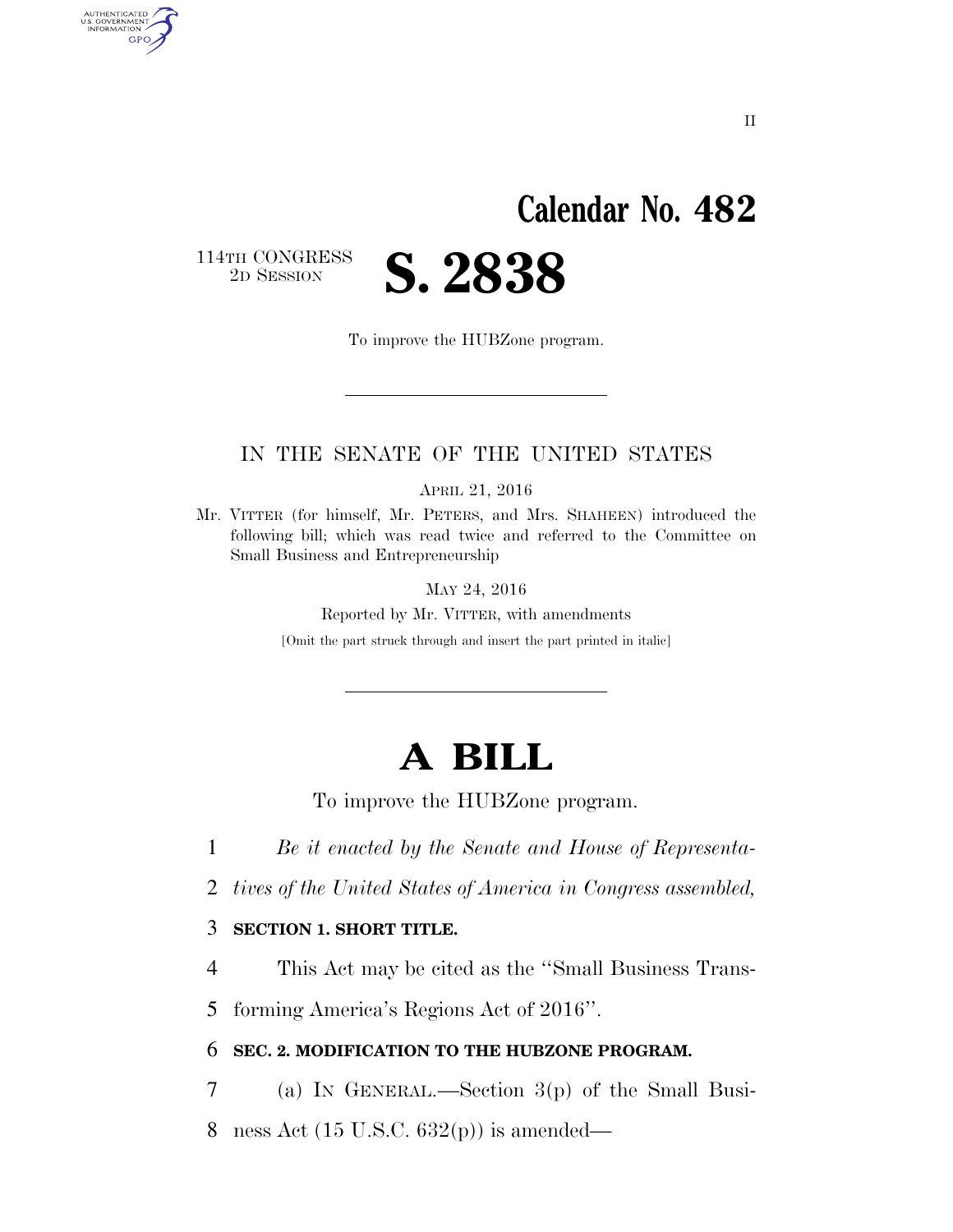| $\mathbf{1}$   | $(1)$ in paragraph $(1)$ —                                        |
|----------------|-------------------------------------------------------------------|
| $\overline{2}$ | (A) in subparagraph $(E)$ , by striking "or"                      |
| 3              | at the end;                                                       |
| $\overline{4}$ | (B) by redesignating subparagraph (F) as                          |
| 5              | subparagraph $(G)$ ; and                                          |
| 6              | $(C)$ by inserting after subparagraph $(E)$                       |
| 7              | the following:                                                    |
| 8              | $\lq\lq(F)$ another qualified area designated by                  |
| 9              | the Administrator under section $31(d)$ ; or"; and                |
| 10             | $(2)$ in paragraph $(4)(C)$ , by striking "until the              |
| 11             | later of" and all that follows and inserting "for the             |
| 12             | 7-year period following the date on which the census              |
| 13             | tract or nonmetropolitan county ceased to be so                   |
| 14             | qualified.".                                                      |
| 15             | (b) APPLICABILITY.—The amendment made by sub-                     |
| 16             | section (a)(2) shall apply to any census tract or nonmetro-       |
| 17             | <i>politan county</i> that becomes a redesignated area under      |
| 18             | section $3(p)(4)(C)$ of the Small Business Act (15 U.S.C.         |
| 19             | $632(p)(4)(C)$ on or after the <i>date that is 3 years before</i> |
| 20             | <i>the</i> date of enactment of this Act.                         |
| 21             | (c) OTHER QUALIFIED AREAS.—Section 31 of the                      |
| 22             | Small Business Act (15 U.S.C. 657a) is amended—                   |
| 23             | $(1)$ by redesignating subsection $(d)$ as sub-                   |
| 24             | section (e); and                                                  |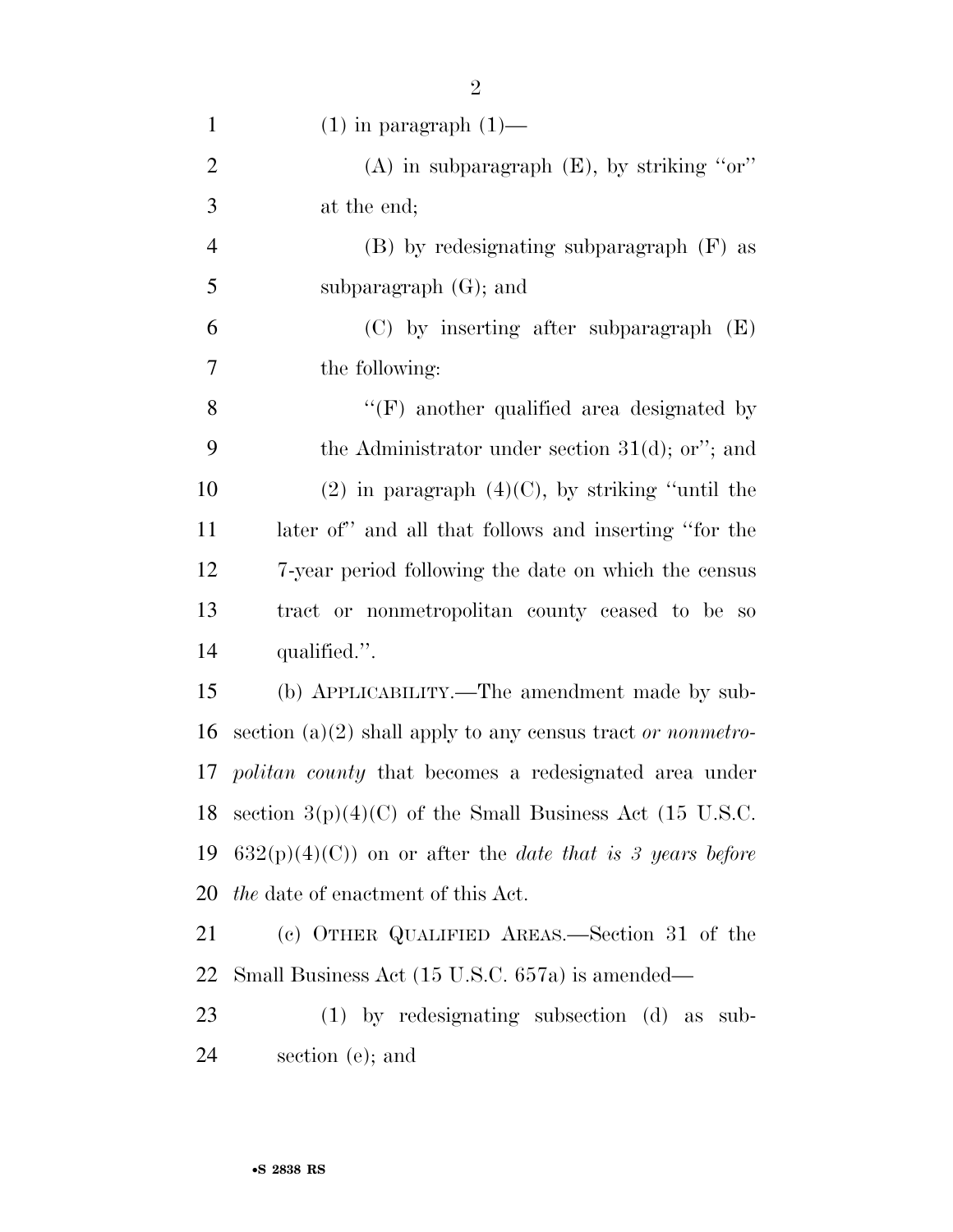| $\mathbf{1}$   | $(2)$ by inserting after subsection $(e)$ the fol-     |
|----------------|--------------------------------------------------------|
| $\overline{2}$ | lowing:                                                |
| 3              | "(d) OTHER QUALIFIED AREAS.—                           |
| $\overline{4}$ | "(1) DEFINITIONS.—In this subsection—                  |
| 5              | "(A) the term 'governor' means the chief               |
| 6              | executive of a State; and                              |
| 7              | "(B) the term 'State' means each of the                |
| 8              | several States, the District of Columbia, the          |
| 9              | Commonwealth of Puerto Rico, the Virgin Is-            |
| 10             | lands, Guam, the Commonwealth of the North-            |
| 11             | ern Mariana Islands, and American Samoa.               |
| 12             | "(2) DESIGNATION.—A governor may petition              |
| 13             | the Administrator to designate 1 or more consus        |
| 14             | tracts in the State of the governor as a HUBZone       |
| 15             | if each tract nonmetropolitan counties in the State as |
| 16             | a HUBZone if each nonmetropolitan county—              |
| 17             | "(A) has a median household income that                |
| 18             | is less than $70$ percent 90 percent of the median     |
| 19             | household income of the State in which the             |
| 20             | tract nonmetropolitan county is located based          |
| 21             | on the most recent data available from the Bu-         |
| 22             | reau of the Census;                                    |
| 23             | $\lq\lq (B)$ has an unemployment rate that is not      |
| 24             | less than 120 percent of the average unemploy-         |
| 25             | ment rate of the United States or of the State         |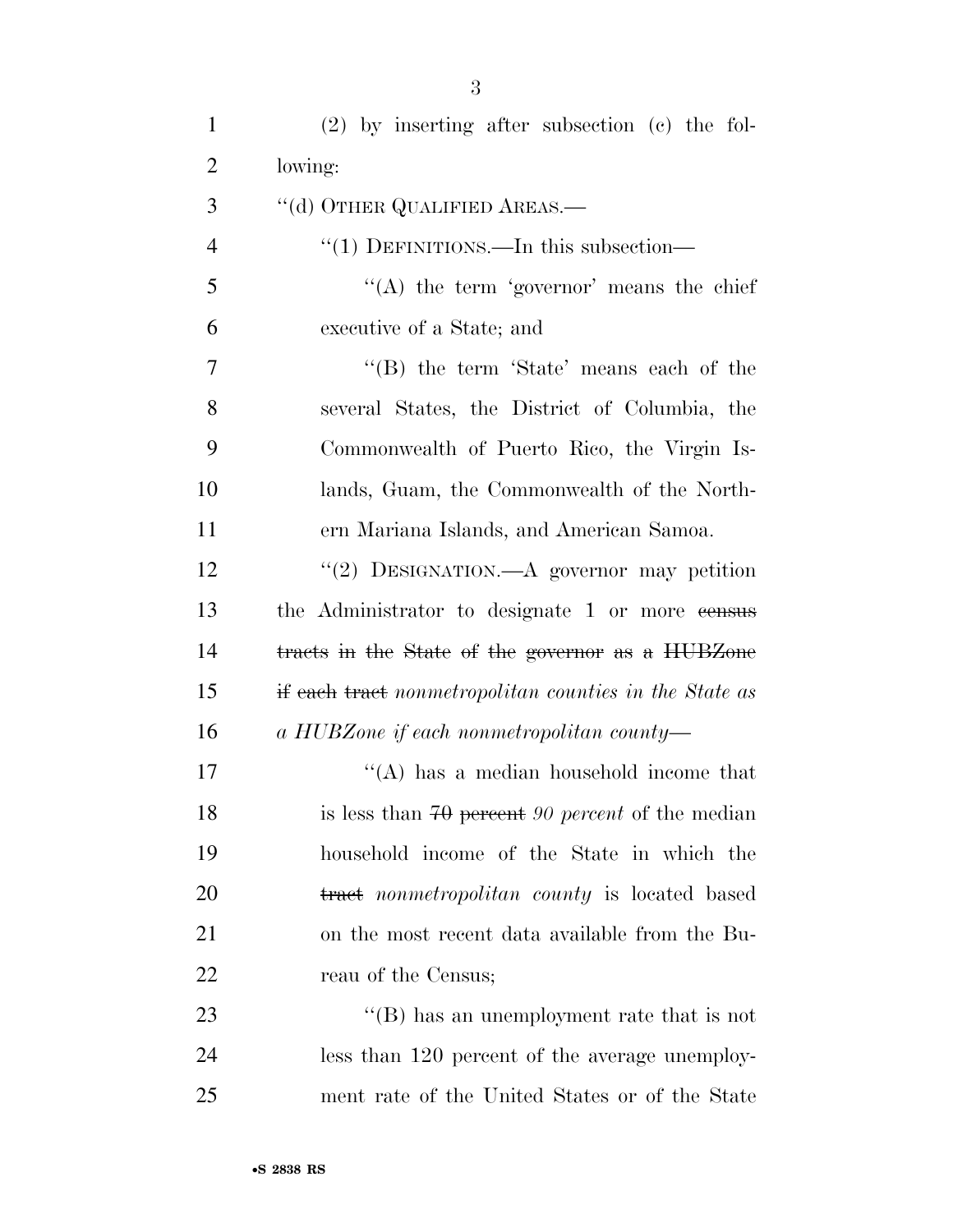| $\mathbf{1}$   | in which the tract nonmetropolitan county is lo-            |
|----------------|-------------------------------------------------------------|
| $\overline{2}$ | cated, whichever is less, based on the most re-             |
| 3              | cent data available from the Department of                  |
| $\overline{4}$ | Labor; or                                                   |
| 5              | $\lq\lq$ meets other criteria determined by                 |
| 6              | the Administrator.                                          |
| $\overline{7}$ | "(3) PETITION.—With respect to a petition                   |
| 8              | submitted by a governor to the Administrator under          |
| 9              | paragraph $(2)$ —                                           |
| 10             | "(A) the governor may submit not more                       |
| 11             | than 1 petition in a fiscal year unless the Ad-             |
| 12             | ministrator determines that an additional peti-             |
| 13             | tion from the State of the governor is appro-               |
| 14             | priate;                                                     |
| 15             | "(B) the governor may not submit a peti-                    |
| 16             | tion for more than 30 percent of the total num-             |
| 17             | ber of <del>census tracts</del> nonmetropolitan counties in |
| 18             | the State of the governor; and                              |
| 19             | $\cdot$ (C) if the Administrator grants the peti-           |
| 20             | tion and designates 1 or more consus tracts                 |
| 21             | nonmetropolitan counties as a HUBZone, the                  |
| 22             | governor shall, not less frequently than annu-              |
| 23             | ally, submit data to the Administrator certi-               |
| 24             | fying that each consus tract nonmetropolitan                |
| 25             | county continues to meet the criteria estab-                |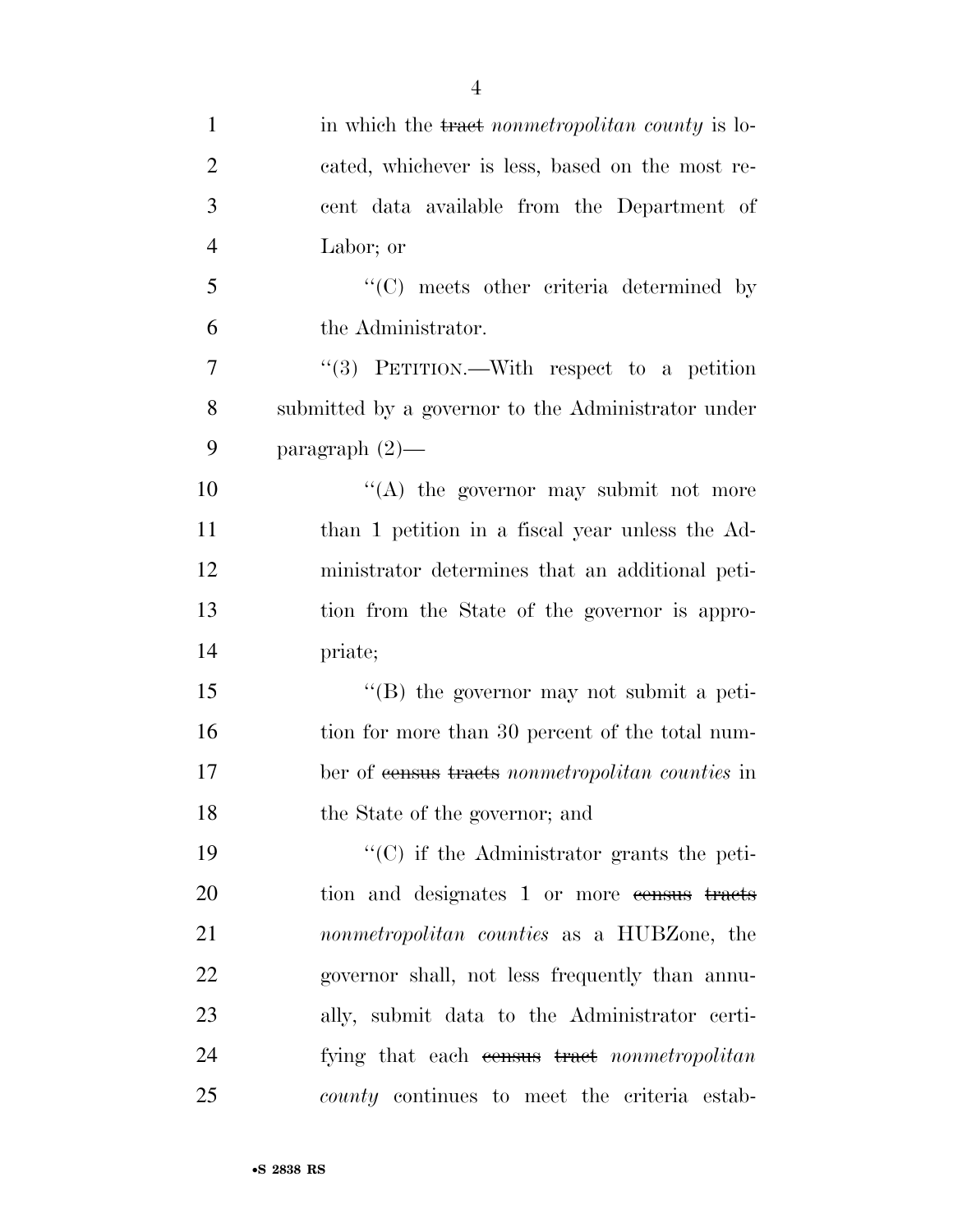| $\mathbf{1}$   | lishing the eligibility of the tract nonmetropoli-             |
|----------------|----------------------------------------------------------------|
| $\overline{2}$ | <i>tan county</i> under the HUBZone program.                   |
| 3              | "(4) PROCESS.—The Administrator shall estab-                   |
| $\overline{4}$ | lish procedures to—                                            |
| 5              | $\lq\lq$ ensure that the Administration ac-                    |
| 6              | cepts petitions under paragraph (2) from all                   |
| 7              | States each fiscal year; and                                   |
| 8              | "(B) provide technical assistance, before                      |
| 9              | the filing of a petition under paragraph $(2)$ , to            |
| 10             | a governor who is interested in filing such a pe-              |
| 11             | tition.".                                                      |
| 12             | SEC. 3. FILING OF PETITIONS FOR RECONSIDERATION OF             |
| 13             | <b>SIZE STANDARDS.</b>                                         |
| 14             | (a) DEFINITION.—In this section, the term "covered             |
|                |                                                                |
|                | period" means the period beginning on November 25, 2015        |
| 15<br>16       | and ending on the effective date of the regulations estab-     |
| 17             | lishing procedures to implement section $3(a)(9)$ of the Small |
|                | 18 Business Act (15 U.S.C. 632(a)(9)).                         |
| 19             | (b) PETITIONS FOR RECONSIDERATION.—                            |
| 20             | ACCEPTANCE OF APPLICATIONS.-Section<br>(1)                     |
| 21             | $3(a)(9)(A)$ of the Small Business Act (15 U.S.C.              |
| 22             | $632(a)(9)(A)$ is amended by striking "A person" and           |
| 23             | inserting "On or after the effective date of the regula-       |
| 24             | tions establishing procedures to implement this para-          |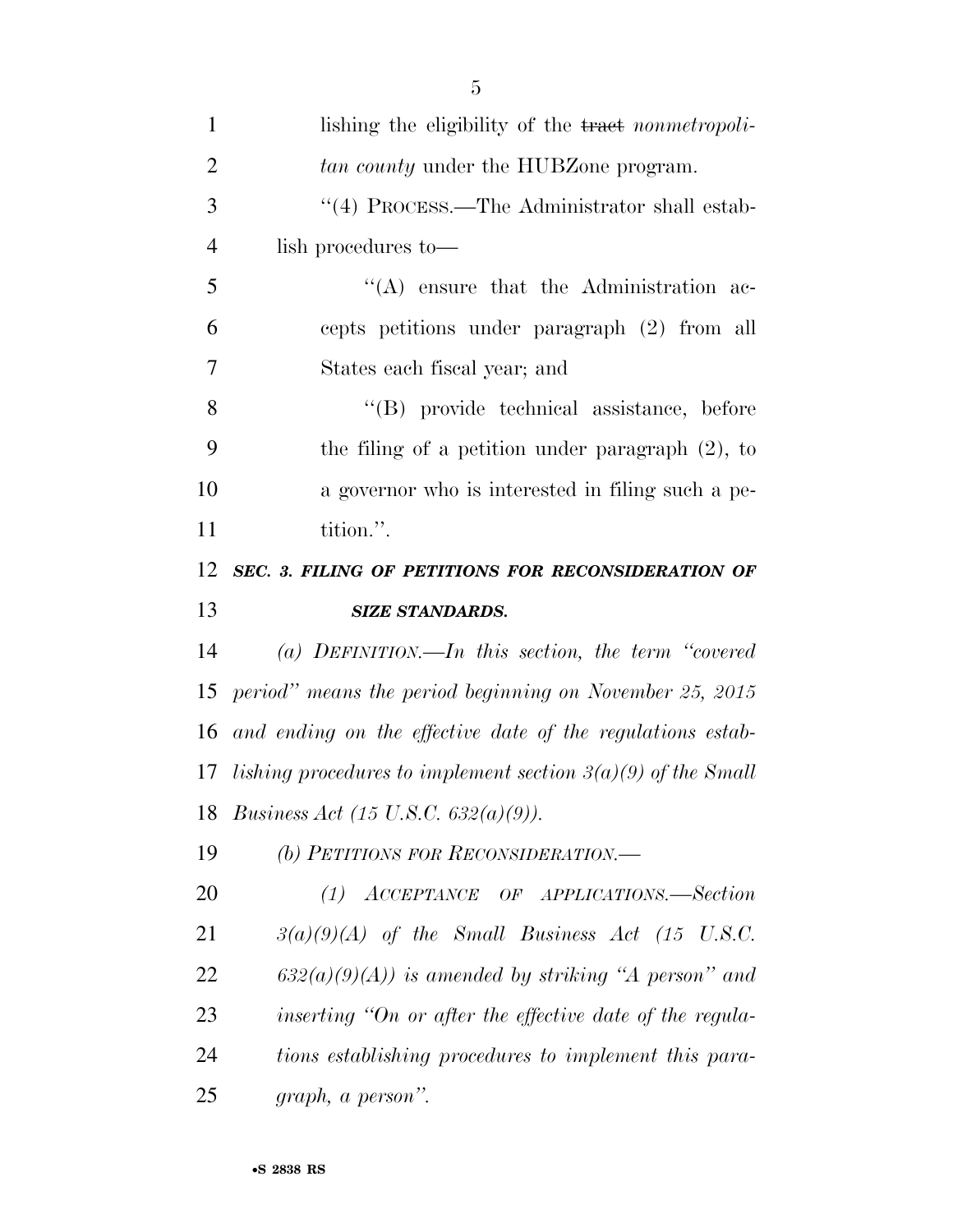| 1              | (2) COVERED PERIOD.—Notwithstanding section                |
|----------------|------------------------------------------------------------|
| $\overline{2}$ | $3(a)(9)(B)$ of the Small Business Act (15 U.S.C.          |
| 3              | $632(a)(9)(B)$ , a person filing a petition described in   |
| $\overline{4}$ | section $3(a)(9)(A)$ of that Act relating to a size stand- |
| 5              | ard that is revised, modified, or established during the   |
| 6              | covered period shall file the petition not later than 30   |
| 7              | days after the effective date of the regulations estab-    |
| 8              | lishing procedures to implement section $3(a)(9)$ of       |
| 9              | that Act.                                                  |
| 10             | SEC. 4. PAST PERFORMANCE CREDIT FOR SUBCONTRAC-            |
| 11             | TORS.                                                      |
| 12             | Section $8(d)$ of the Small Business Act (15 U.S.C.        |
| 13             | $637(d)$ ) is amended by adding at the end the following:  |
| 14             | "(17) PAST PERFORMANCE CREDIT FOR CERTAIN                  |
| 15             | SMALL BUSINESS SUBCONTRACTORS.-                            |
| 16             | "(A) IN GENERAL.—A prime contractor for                    |
| 17             | a covered contract, as that term is defined in             |
| 18             | paragraph $(13)(A)$ , shall provide a past perform-        |
| 19             | ance rating for the Contractor Performance As-             |
| 20             | sessment Rating System, the Past Performance               |
| 21             | Information Retrieval System, or any successor             |
| 22             | system for any subcontractor used by the prime             |
| 23             | contractor in performing the covered contract as           |
| 24             | part of the performance reporting by the prime             |
| 25             | contractor for the covered contract.                       |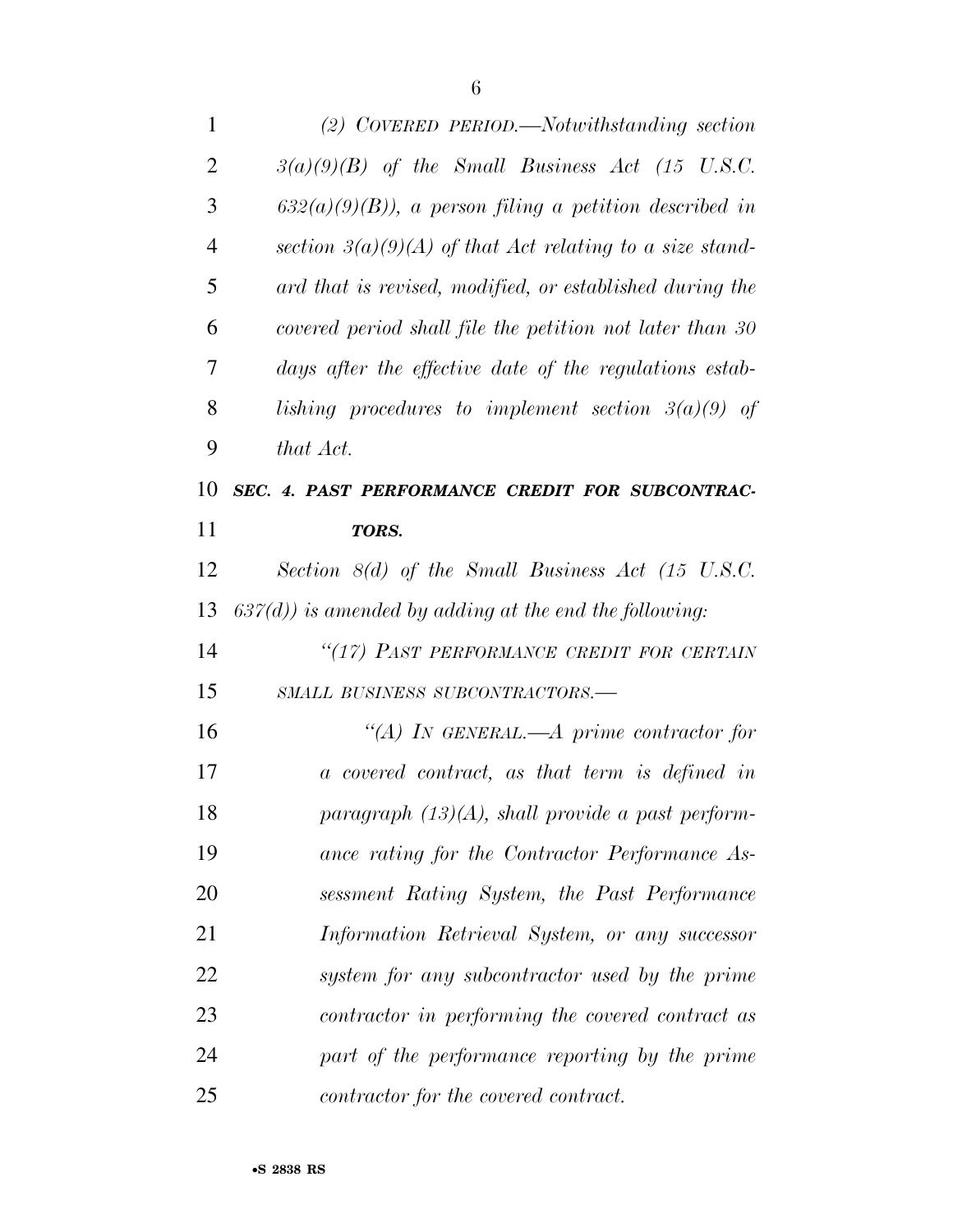| $\mathbf{1}$   | TIME FOR COMPLETION.-A prime<br>$\lq(B)$                 |
|----------------|----------------------------------------------------------|
| $\overline{2}$ | contractor shall submit the past performance rat-        |
| 3              | ing of a subcontractor not later than 14 days            |
| $\overline{4}$ | after the date of the completion of performance of       |
| 5              | the subcontract by the subcontractor.                    |
| 6              | "(C) FAILURE TO ENTER INFORMATION.-                      |
| 7              | The failure of a prime contractor to enter the           |
| 8              | past performance rating of a subcontractor shall         |
| 9              | be considered when evaluating the past perform-          |
| 10             | ance of the prime contractor.                            |
| 11             | "(D) USE OF INFORMATION.—A Federal                       |
| 12             | agency shall use a past performance rating pro-          |
| 13             | vided under subparagraph $(A)$ for a subcon-             |
| 14             | tractor that is a small business concern in evalu-       |
| 15             | ating the past performance of the subcontractor          |
| 16             | for purposes of determining whether to award a           |
| 17             | prime contract to the subcontractor.".                   |
|                | 18 SEC. 5. MEMBERSHIP OF THE ADMINISTRATOR OF THE        |
| 19             | SMALL BUSINESS ADMINISTRATION ON THE                     |
| 20             | FEDERAL ACQUISITION REGULATORY COUN-                     |
| 21             | CIL.                                                     |
| 22             | (a) ADDITION OF ADMINISTRATOR OF SMALL BUSI-             |
| 23             | NESS ADMINISTRATION TO FEDERAL ACQUISITION REGU-         |
| 24             | LATORY COUNCIL.—Section $1302(b)(1)$ of title 41, United |
| 25             | States Code, is amended—                                 |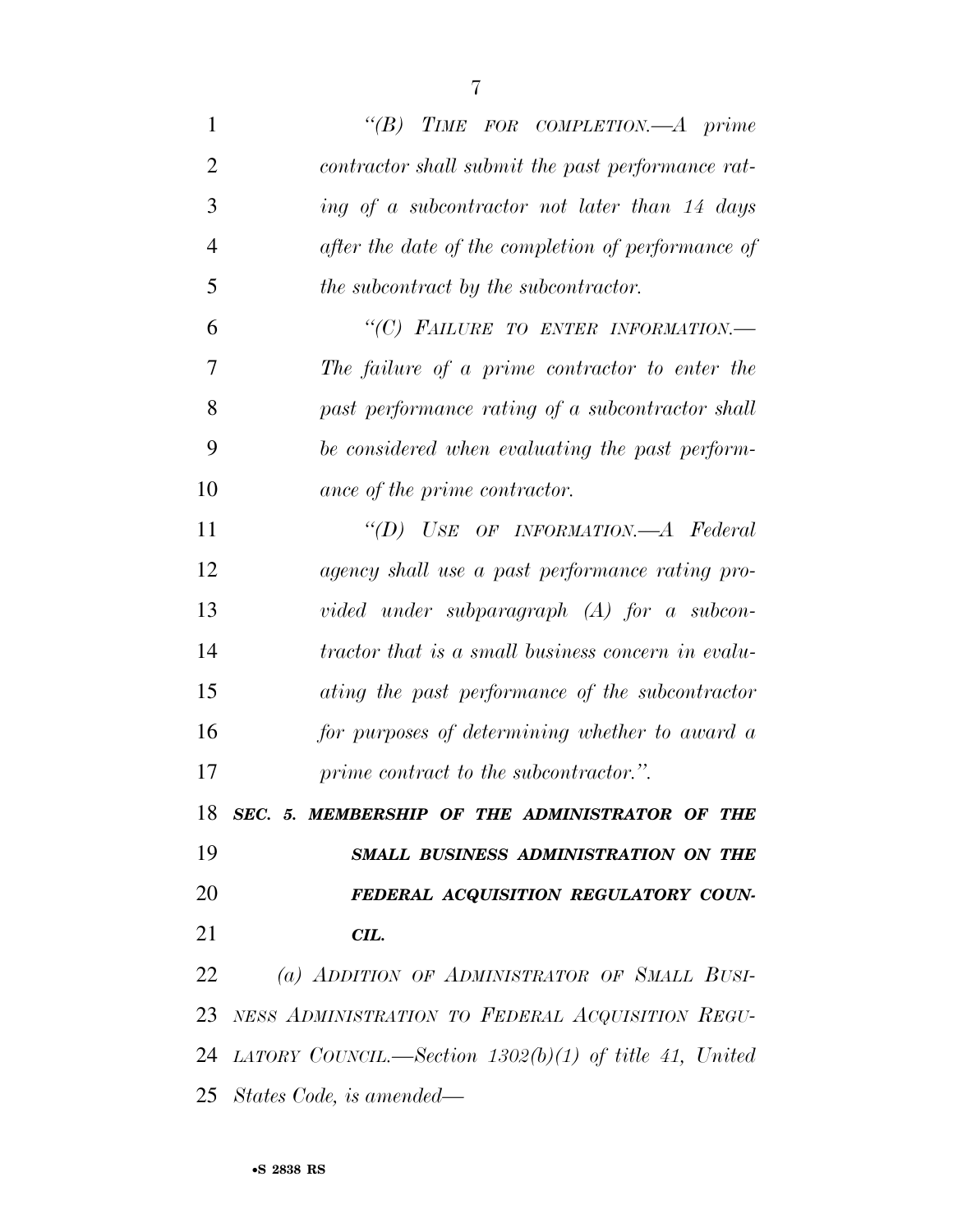| $\mathbf{1}$   | $(1)$ in subparagraph $(C)$ , by striking "and" at   |
|----------------|------------------------------------------------------|
| 2              | the end;                                             |
| 3              | $(2)$ in subparagraph $(D)$ , by striking the period |
| $\overline{4}$ | and inserting "; and"; and                           |
| 5              | $(3)$ by adding at the end the following new sub-    |
| 6              | <i>paragraph:</i>                                    |
| 7              | $\lq\lq (E)$ the Administrator of the Small Busi-    |
| 8              | ness Administration.".                               |
| 9              | (b) CONFORMING AMENDMENTS.—Such title is further     |
| 10             | $amended-$                                           |
| 11             | (1) in section $1303(a)(1)$ —                        |
| 12             | $(A)$ by striking "and the Administrator of          |
| 13             | National Aeronautics and Space," and inserting       |
| 14             | "the Administrator of National Aeronautics and       |
| 15             | Space, and the Administrator of the Small Busi-      |
| 16             | ness Administration,"; and                           |
| 17             | $(B)$ by striking "and the National Aero-            |
| 18             | nautics and Space Act of 1958 (42 U.S.C. 2451)       |
| 19             | et seq.)," and inserting "the National Aero-         |
| 20             | nautics and Space Act of 1958 (42 U.S.C. 2451        |
| 21             | et seq.), and the Small Business Act (15 U.S.C.      |
| 22             | 631 et seq.),"; and                                  |
| 23             | $(2)$ in section 1121(d), by striking "and the Gen-  |
| 24             | eral Services Administration" and inserting "the     |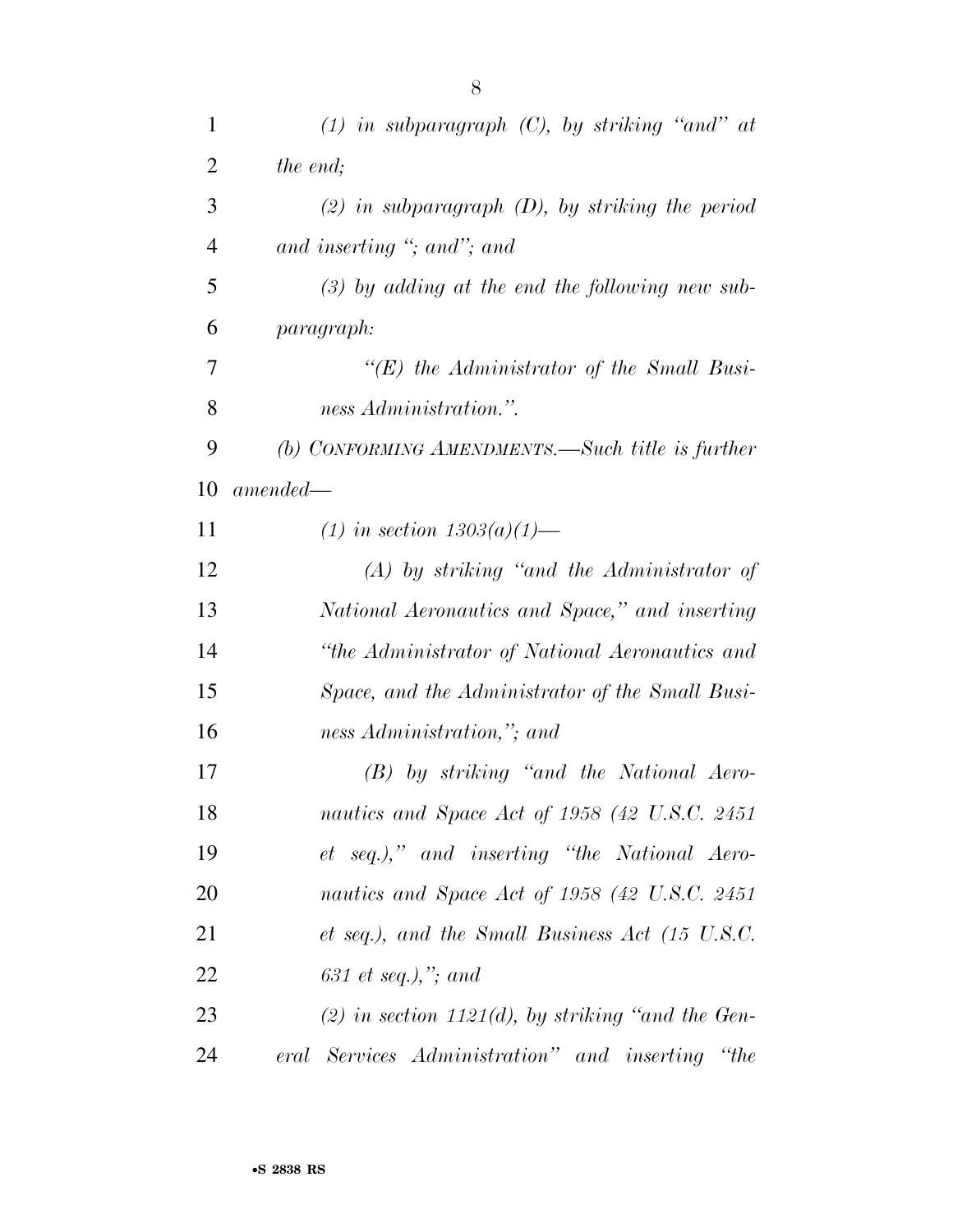*General Services Administration, and the Small Business Administration''.*